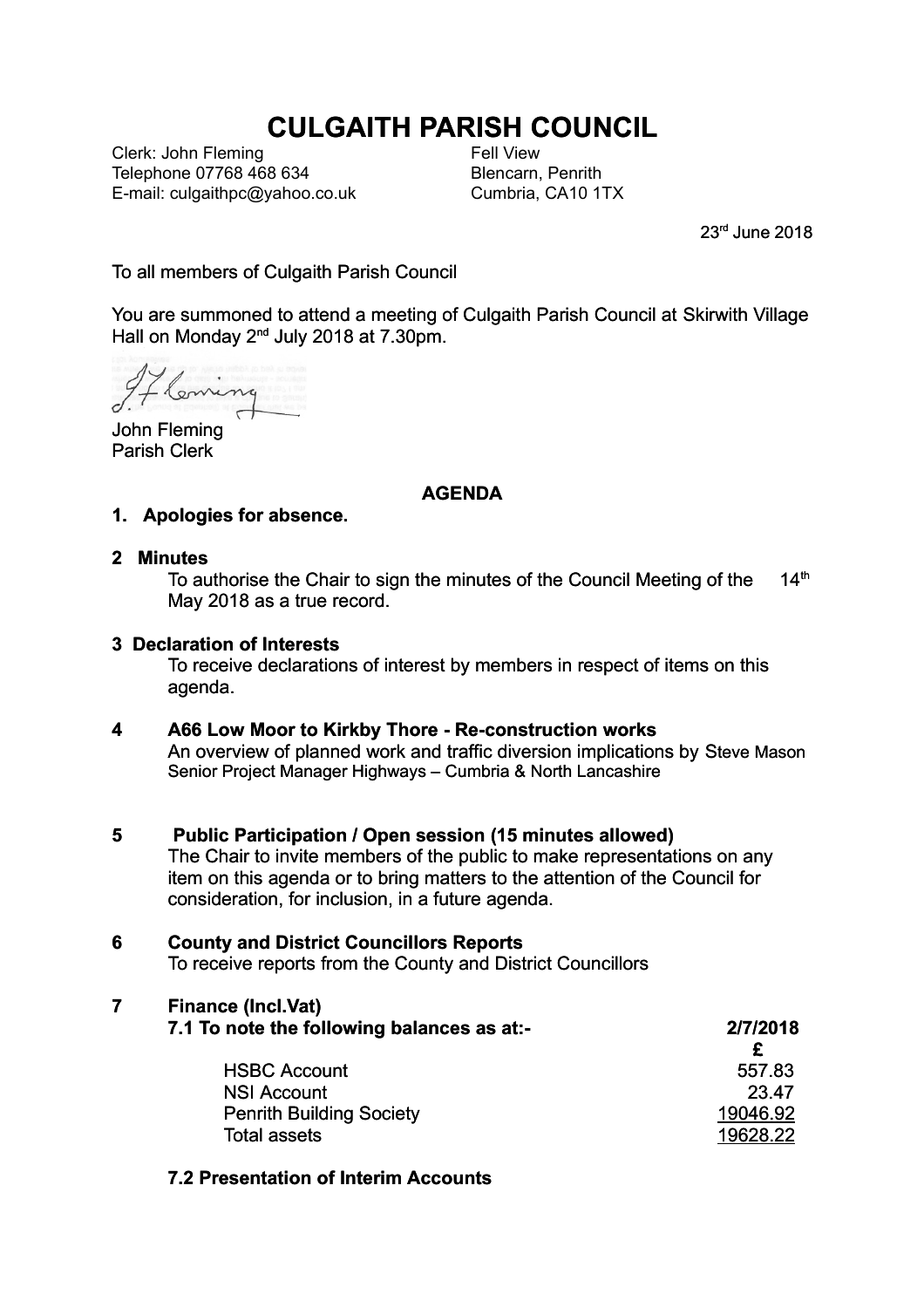# **7.3 To Ratify the Following Accounts**

|   |                        | 7.3.1 J Fleming Fee/PAYE May/June 2018 As per contract                  |           |
|---|------------------------|-------------------------------------------------------------------------|-----------|
|   |                        | 7.3.2 J Fleming Tel/ Broadband May/June 2018                            | 15.00     |
|   |                        | 7.3.3 Insurance                                                         | 347.29    |
|   |                        | 7.3.4 Cartridge People - Toner                                          | 127.50    |
|   |                        | 7.3.5 Sandra Harrison - Internal Audit                                  | 35.00     |
|   |                        | 7.4 To Approve the Following Accounts for Payment                       |           |
|   |                        | 7.4.1 J Fleming Expenses - May/June                                     | 31.27     |
|   |                        | 7.4.2 Skirwith Village Hall room hire 2 <sup>nd</sup> July<br>2018      | 10.00     |
|   | 7.5 To Report Receipts |                                                                         |           |
|   |                        | 7.7. VAT Refund                                                         | 431.78    |
|   |                        | 7.6 To Report The Following Transfers                                   |           |
|   |                        | There were none.                                                        |           |
|   | 7.7                    | <b>Grant Applications</b>                                               |           |
|   |                        | 7.7.1 Kirkland and Blencarn Recreation Room                             |           |
|   |                        | 7.7.2 Skirwith Playground Committee                                     |           |
|   |                        | 7.7.3 Victoria Institute Culgaith                                       |           |
|   |                        | 7.7.4 Skirwith Village Hall                                             |           |
|   |                        | 7.7.5 St John the Evangelist Church, Skirwith - Upkeep of Churchyard    |           |
|   |                        | 7.7.6 St Lawrence Church, Kirkland - Upkeep of Churchyard               |           |
|   |                        | 7.7.7 All Saints Church, Culgaith - Upkeep of Churchyard                |           |
| 8 | <b>Planning</b>        |                                                                         |           |
|   |                        | 18/0438 Bramblelands, Culgaith Storage shed                             |           |
|   |                        |                                                                         | Supported |
|   |                        | 18/0389 Kettlestones, Culgaith<br>Proposed single story side extention. | Supported |
|   | ٠                      | 18/0359 Greenacres, Blencarn - Shed and workshop.                       | Supported |
|   |                        | $10,00011$ $\Box$ $011$ $11$                                            |           |

■ 18/068 Home Farm, Skirwith Residential dwelling, car port with store

Supported

### **9 Highways and Land Matters**

| 9.1 | <b>Tarn Tree Pruning – Commencement of the work is still delayed, waiting for</b> |
|-----|-----------------------------------------------------------------------------------|
|     | N W Electricity to turn off the supply to the overhead cables.                    |

**9.2 Culgaith Road Flooding Prior Newbiggin Crossroads** Reported to Highways.

**9.3 Redundant Telephone Kiosks in Culgaith and Blencarn** – In hand with BT<br>**9.4** Skirwith Green Waste Skip. – An update

- **Skirwith Green Waste Skip. An update**
- 9.5 **Defibrillator Signs, Skirwith and Blencarn** Installed
- **9.6 Pinfold Parking** To discuss.
- **9.7 Kirkland to Skirwith Road Potholes.** An update
- **9.8 Road Flooding Kirkland to Skirwith Road** In hand with Highways